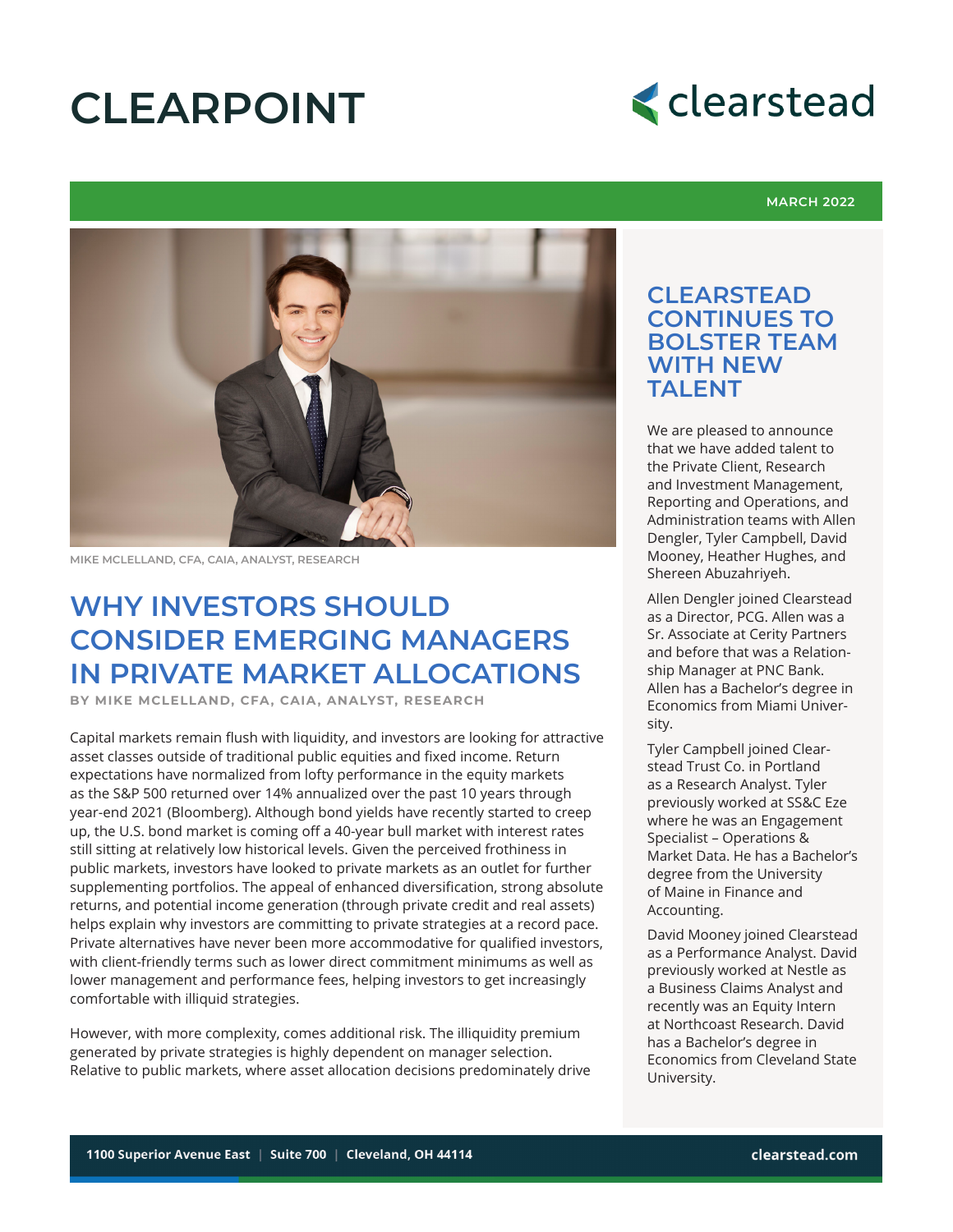**BY MIKE MCLELLAND, CFA, CAIA, ANALYST, RESEARCH**

outperformance or underperformance, manager selection is pivotal for private alternatives. There is a significant dispersion of historical returns across private fund managers, emphasizing the importance of due diligence on every strategy. The difference between the top and bottom quartiles for global private equity manager 10-year performance is nearly 23%.1 The dispersion for venture capital is even wider. Proper vetting of private managers could have a significant impact on portfolios, making the manager selection process critically important.



**Private and Public Manager Dispersion** Based on returns over a 10 year window<sup>1</sup>

Source: J.P. Morgan Asset Management Guide to Alternatives, Lipper, NCREIF, Cambridge Associates, HFRI. Global equities (large cap) and global bonds dispersion are based on the world large stock and world bond categories, respectively. \*Manager dispersion is based on the annual returns for global equities, global bonds, and U.S. core real estate over a 10-year period ending 3Q 2021. Hedge fund returns are based on annual returns from Nov. 2011–Oct. 2021. U.S. non-core real estate, global private equity and U.S. venture capital are represented by the 10-year horizon internal rate of return (IRR) ending 2Q 2021. Data based on availability as of November 30, 2021. Past performance is not an indicator of future results.

Private fund investors could simply select an experienced fund manager with strong historical performance over multiple business cycles and consistency in its process and strategy. But what if the manager is new, without a track record of investing together or as an independent entity? Private Equity International ("PEI") defines emerging managers as private fund managers that are new to the market and raising first-time institutional funds.<sup>2</sup> Many emerging managers are spinouts from established private alternative investment firms. Others may have operated as independent or fundless sponsors and recently institutionalized their processes. Some institutional investors define emerging managers as funds that are led by diverse teams. Regardless of definition, emerging managers tend to have a shorter track record, which complicates the due-diligence process for limited partners ("LPs"), with many avoiding allocations to emerging managers altogether. Despite these perceptions, emerging managers could serve an important role in allocations to private alternatives and provide several key benefits to investors.

Heather Hughes joined Clearstead as an HR Generalist/ Recruiter. Heather comes to Clearstead from Ohio's Center for Oral, Facial & Implant Surgery where she was the Human Resources Manager. Prior to that, Heather was the HR Assistant and Payroll Administrator at Hawken School. Heather has a Bachelor's degree in Business and Marketing from Miami University.

Shereen Abuzahriyeh joined Clearstead as an Information Technology Associate. Shereen has a Bachelor's degree in Information Systems from Baldwin Wallace and a Master's degree in Information Systems from Cleveland State University.

These changes underscore the firm's commitment to building its investment consulting practice, promoting the next generation of leadership, and maintaining a rigorous investment process.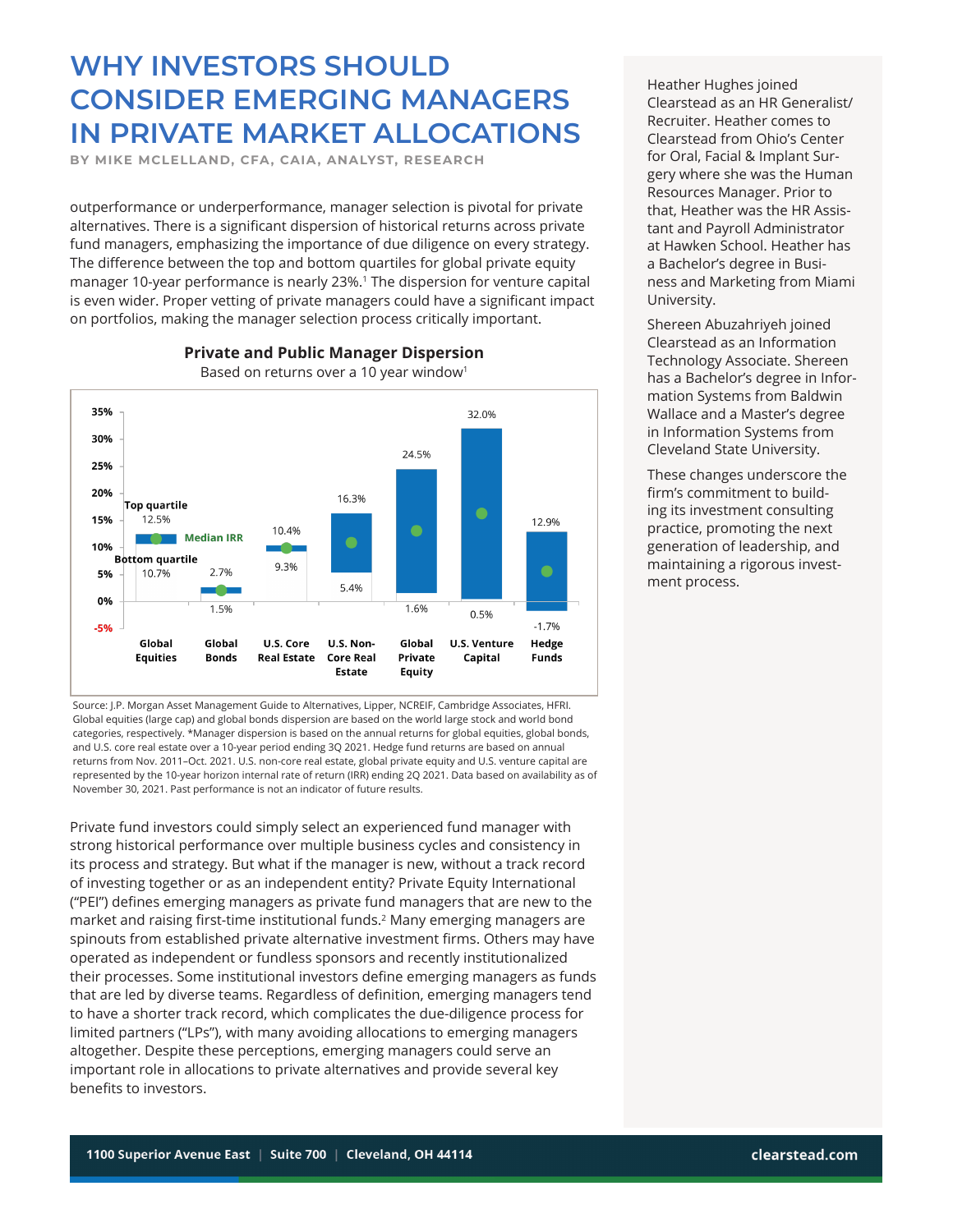**BY MIKE MCLELLAND, CFA, CAIA, ANALYST, RESEARCH**

The rationale behind LPs investing in emerging managers is avoiding herd behavior and the tendency of many fund managers to chase the returns generated by the more established managers with strong institutional backing. Private manager fundraising is accelerating rapidly, with mega-funds (strategies with \$5 billion or more in committed capital) coming to market at a shorter pace between funds (~3 years) and notable step-ups in size. Contrary to the strength exhibited in private manager fundraising, first-time funds have generally decreased as a proportion of funds coming to market. From 2018 to 2021, first time U.S. private equity managers decreased as a percentage of U.S. private equity funds coming to market to nearly 15%, a figure that continues to trend downward.<sup>3</sup>



#### **First-Time US PE Funds**



#### **Average US PE Fund Size vs. Time Between Fundraising**

Source: PitchBook 2021 Annual US PE Breakdown \*Estimated as of December 31, 2021

Given the strength in established manager fundraising, it is reasonable to infer that these managers have generated strong historical performance. Some mega-funds have generated positive performance since the pandemic trough, rapidly exiting portfolio investments at significant markups against rising public comparables. Larger funds deployed record amounts of capital and benefitted from a wave of exits to public markets via initial public offering. There were approximately 107 U.S. private equity deals topping \$1 billion in 2021, reaching \$335 billion in total, and growing 91% from 2020. Public listings accounted for 38% of domestic private equity exit value with \$278 billion realized through public markets in 2021, exponentially higher than the \$36 billion of IPO exits in 2019.3 With robust performance and sooner-than-expected distributions, LPs often recycled the capital into new fund commitments to those same large PE firms and boosted allocations, further augmenting mega-funds.

1100 Superior Avenue East • Suite 700 • Cleveland, Ohio 44114 clearstead.com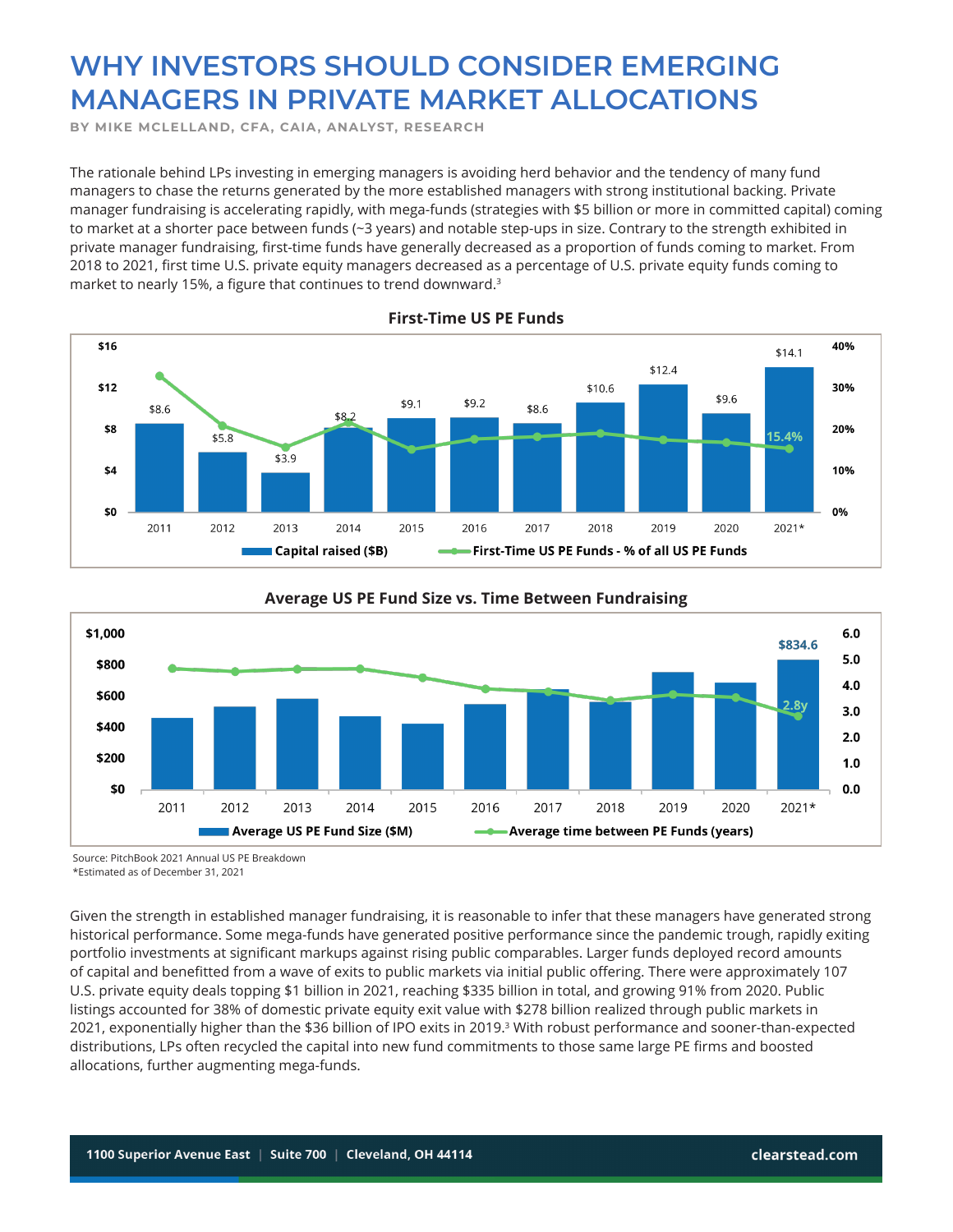**BY MIKE MCLELLAND, CFA, CAIA, ANALYST, RESEARCH**

However, large, established managers do not always generate the highest returns relative to smaller, emerging funds. In fact, recent PitchBook data suggests that established managers have slightly underperform first-time funds, have less upside potential, and capture more downside probability over the long term.4 Analyzing historical fund performance during the Great Financial Crisis further supports the case for heightened downside protection, with mega-funds declining 30.1% while smaller managers dropped 20.5% in 2008.<sup>5</sup> The theory behind this relationship could be explained in a straightforward manner; younger, emerging managers typically have a higher proportion of their net worth tied up in the firm. The fund management's livelihood solely depends on the success of the firm, making them hungrier to generate strong performance early. While established managers are certainly motivated to generate outsized returns, larger deal sizes and strategy broadening could water down performance relative to more nimble, smaller funds.



**Return Probability by Fund Number IRR Quartiles by Fund Type**

Source: PitchBook First-Time PE Funds Overview – Q1 2021; Pooled PE Funds (Vintage years 1996-2015). Past performance is not an indicator of future results.

Larger funds are tasked with investing in larger deals during the investment period, which could create challenges as managers are effectively put on the clock to deploy capital in deals with enough upside potential to generate strong returns for LPs. However, it could be more difficult to drive significant upside on larger investments through value-add improvements (a large company likely has sufficient technology, processes, and infrastructure). Larger deals could have more competition among other established managers, which could lead to deploying capital at unattractive entry multiples and effectively hindering deal-specific upside potential. Equity check sizes continue to increase, with the average private equity deal nearly doubling to \$409 million between 2013 to 2021,<sup>6</sup> as fierce competition has driven entry multiples higher with sizable managers under pressure to deploy record amounts of dry power.

Emerging managers, who lack the fundraising power of established managers, tend to focus on a smaller opportunity set where larger managers generally avoid. It can be a perceived waste of time and resources for larger fund managers to focus on small check sizes, given each deal would be negligible relative to the overall fund size. This allows emerging managers to invest in less competitive deals, often as the first institutional capital for portfolio investments. Less competition typically translates to lower multiples, and a lack of prior financing opens the door for potential value-add and operational upside, presenting a heightened opportunity for multiple expansion at exit.<sup>7</sup>

As alluded to earlier, large, established managers run a heightened risk of style drift to stay competitive, effectively diluting fund mandates. With many emerging managers being spinouts of established alternative investment managers, teams can

1100 Superior Avenue East • Suite 700 • Cleveland, Ohio 44114 clearstead.com